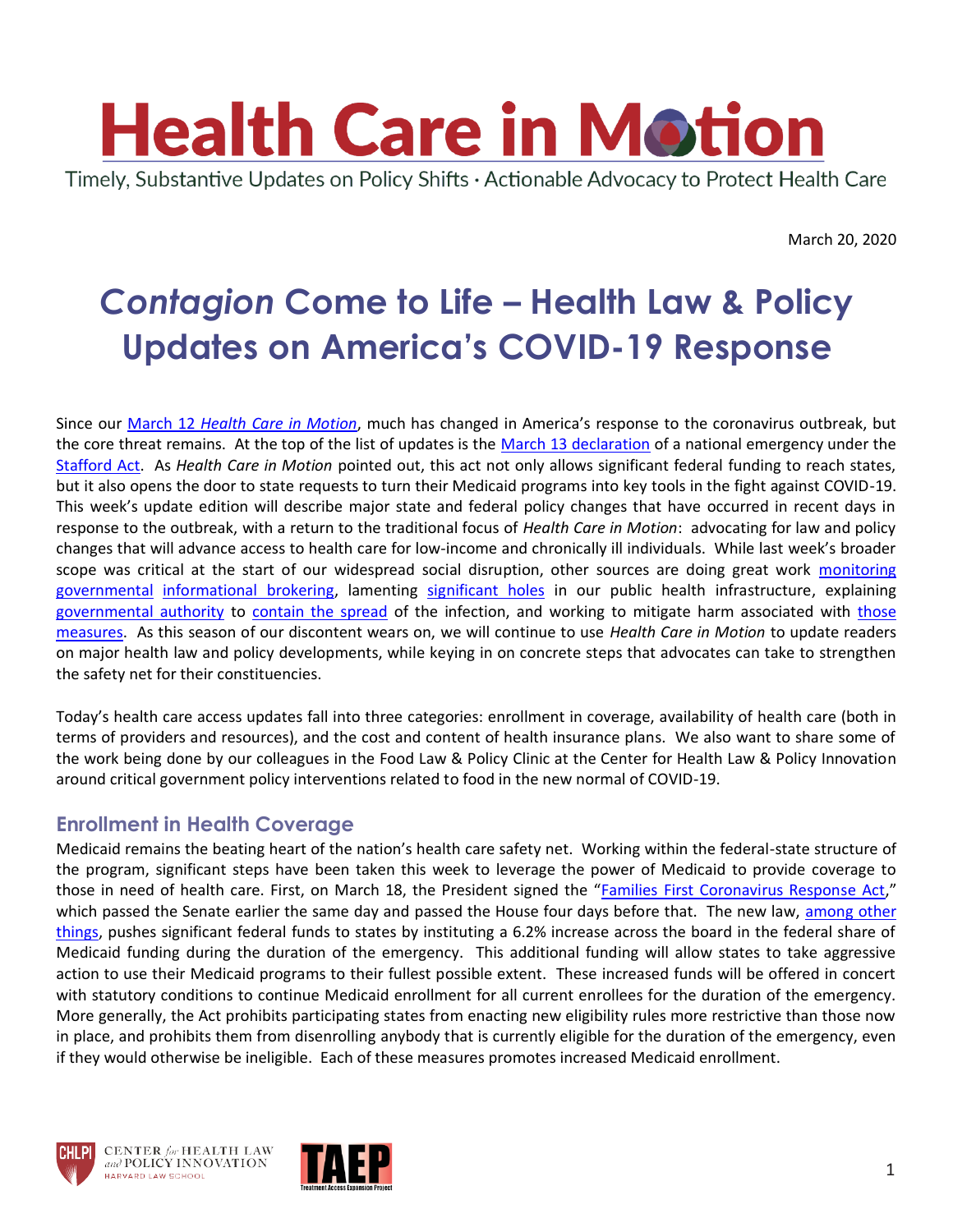Relatedly, Medicaid waivers are built into the federal law that created the program precisely for the purposes of flexibility in the face of changing circumstances and special conditions in a particular state. States have already begun to take steps to use th[e broad powers available](https://www.kff.org/medicaid/fact-sheet/a-comparison-of-the-seventeen-approved-katrina/) under a Medicaid waiver program to bring more people under the umbrella of Medicaid coverage. For example, Washington submitted an [application](https://www.hca.wa.gov/assets/WA-1135-waiver-request.pdf) seeking to, in part, expand the use of ["presumptive eligibility](https://www.medicaid.gov/state-resource-center/disaster-response-toolkit/state-plan-flexibilities/index.html)" to grant enrollment in its Medicaid program expeditiously. [Iowa](https://dhs.iowa.gov/sites/default/files/DHS_COVID19_MedicaidResponse.pdf?031820201730&fbclid=IwAR2fRtKYc8zLwCrI-kAzyJGuP12o9ZZxnRmTehIpzxCI-GNmiF_HfhBzZWY) is taking similar steps. Given [the power of Medicaid,](https://healthlaw.org/wp-content/uploads/2020/03/Overview-on-Using-Medicaid-to-Respond-to-COVID-19_Leo-Cuello.pdf) such measures to increase enrollment represent an important first step that should be replicated by other states.

States are also seeking to increase enrollment in individual Marketplace insurance plans in the face of our current crisis. At least [ten states](http://www.healthinsurance.org/special-enrollment-guide/exceptional-circumstances-for-special-enrollment/) have declared that uninsured individuals are eligible for Special Enrollment Periods to gain coverage during the declared emergency.

## **Health Care Availability – Providers and Supplies**

Increasing the availability of health care providers and supplies is an area where the federal government has taken aggressive steps forward in the last week. More immediately, CMS took steps forward on March 13 to increase the availability of health care by granting a series of "[blanket waivers](https://www.cms.gov/newsroom/press-releases/cms-takes-action-nationwide-aggressively-respond-coronavirus-national-emergency)" of the federal requirements. These new measures consist of a [host of different mandates](https://www.cms.gov/files/document/covid19-emergency-declaration-health-care-providers-fact-sheet.pdf) related to provider and facility certification. Among the most important rule changes are those related to tele-health.

Across the country, government officials are tapping tele-health to strengthen containment efforts and workforce capacity. The Medicare program has lifted its complex [restrictions](https://www.cms.gov/newsroom/fact-sheets/medicare-telemedicine-health-care-provider-fact-sheet) on use, regulators charged with oversight of HIPAA (federal patient privacy laws) [have relaxed certain technology requirements,](https://www.hhs.gov/hipaa/for-professionals/special-topics/emergency-preparedness/notification-enforcement-discretion-telehealth/index.html) and there is a widespread push for insurers to accept tele-health visits. In Massachusetts, for example, Governor Baker issued an [order](https://www.mass.gov/doc/march-15-2020-telehealth-order/download) requiring all insurers regulated by Division of Insurance to allow in-network providers to deliver clinically appropriate, medically necessary covered services to members via tele-health.

Other important steps have been taken to increase the availability of providers. CMS has taken steps to [allow the](https://www.phe.gov/emergency/news/healthactions/section1135/Pages/covid19-13March20.aspx)  [practice of medicine across state lines of licensure,](https://www.phe.gov/emergency/news/healthactions/section1135/Pages/covid19-13March20.aspx) allowing professionals to surge to areas most in need. More needs to be done to make [the Administration's promises](https://www.nytimes.com/2020/03/11/us/politics/trump-coronavirus-speech.html) real – specifically around the question of provider networks and the [surprise bills that go with them.](https://www.nytimes.com/2020/03/15/opinion/surprise-billing-coronavirus-.html) At a time when chaos has overtaken many aspects of daily life, a patient seeking COVID-19-related health care is unlikely to stop to check whether the provider is in-network.

There remain some glaring deficiencies in the availability of medical supplies related to the outbreak. While many promises have been made that testing will be rapidly expanded, the [pace of coronavirus testing in the United States](https://covidtracking.com/us-daily/) remains behind other countries. But test kits are not the only medical supply that is lacking. Health care providers have [made known](https://www.nytimes.com/2020/03/19/health/coronavirus-masks-shortage.html?action=click&module=Spotlight&pgtype=Homepage) that personal protective equipment that is vital to their own well-being is in short supply. In addition, ventilators are a key link in the treatment of severe cases of COVID-19. In an effort to avoid the nightmare scenario of ventilator rationing, the U.S. is [investigating the possibility of retooled automobile factories](https://www.npr.org/sections/coronavirus-live-updates/2020/03/19/818402194/automakers-could-retool-to-make-ventilators) as a new source of the machines. To prepare for this possibility, President Trump invoked a Korean War-era law that gives the federal government authority to direct private industry [to "meet the needs of the national defense."](https://www.militarytimes.com/news/your-military/2020/03/19/what-exactly-is-the-defense-production-act/)

## **Coverage and Cost**

Once enrolled in coverage, the nature of what is covered and at what cost becomes critically important. Where American society has experienced widespread disruption to promote containment, we must do all we can to both encourage the testing and treatment for COVID-19, as well as ensure that the ongoing health needs of the chronic health community are accounted for in the face of a health care system stressed to its breaking point.

*Coronavirus Testing Coverage and Cost*



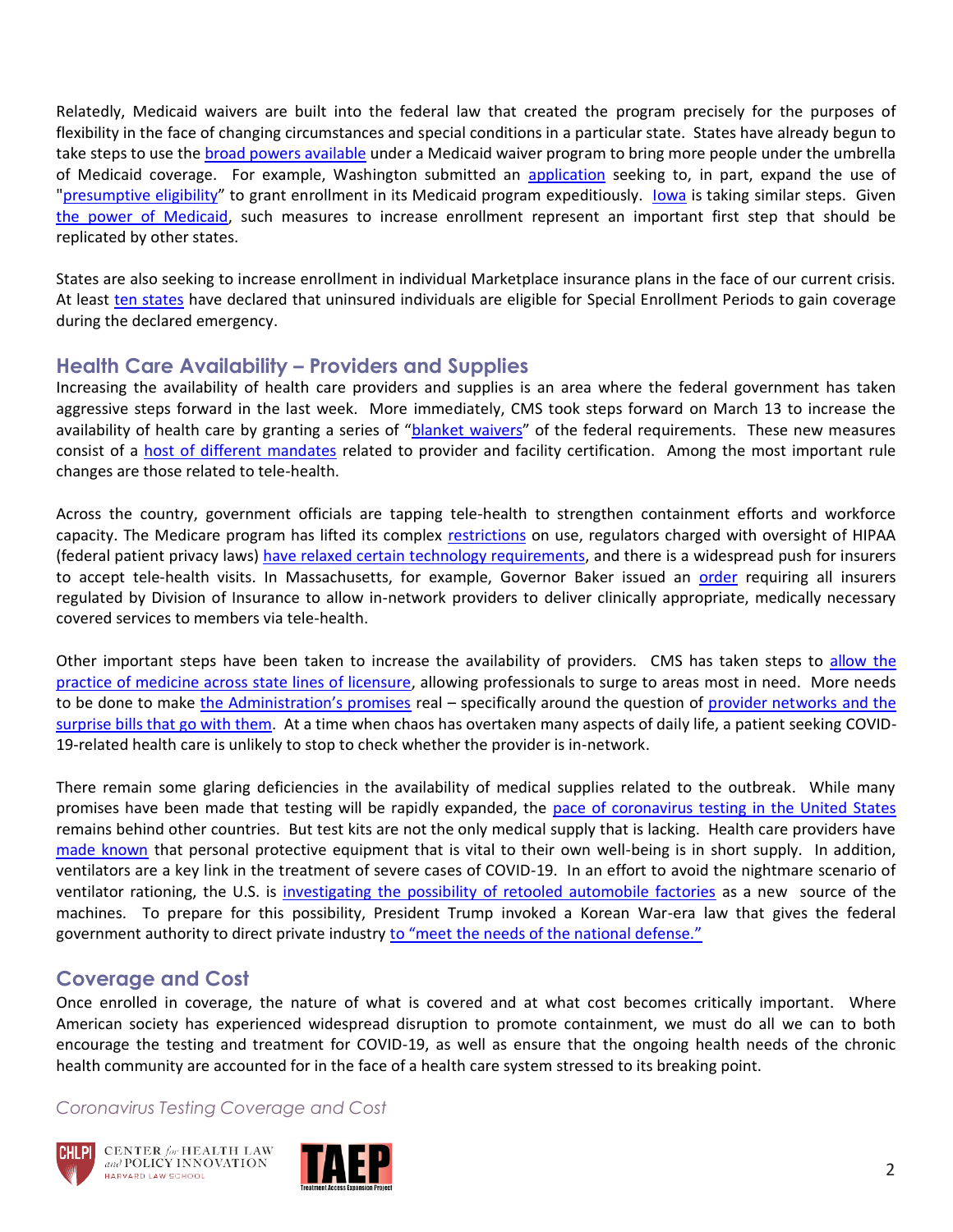The federal government has taken important first steps to ensure that coronavirus testing is covered without cost to all. The [March 18 law](https://nationalhealthcouncil.org/wp-content/uploads/2020/03/NHC-Overview-of-Coronavirus-Legislation-as-of-3.18.pdf) signed by President Trump [allows states to enroll uninsured individuals](https://www.healthaffairs.org/do/10.1377/hblog20200318.858880/full/) in Medicaid for this limited purpose, even if they might otherwise be ineligible. More to the point, the law provides \$1 billion in targeted funding to promote free testing for uninsured patients. With this support finally in place, it is reasonable to expect that testing will [rapidly expand.](https://www.bostonglobe.com/2020/03/19/metro/baker-says-enormous-increase-coronavirus-testing-is-its-way/)

#### *COVID-19 Treatment Coverage and Cost*

Testing is an enormously important first step, but we cannot stop there. How COVID-19 is covered – the extent of services that are paid for, including provider, facility, pharmaceutical and ancillary costs and what cost sharing is imposed on patients – matters, because it will determine who seeks out treatment. While [not all people with](https://twitter.com/smart_MS3/status/1240786956579192834?s=20)  [coronavirus infections will require hospitalization,](https://twitter.com/smart_MS3/status/1240786956579192834?s=20) those who do stand to incur a charge of \$20,000, [according to some](file:///C:/Users/rgreenwa/AppData/Local/Microsoft/Windows/INetCache/Content.Outlook/W8LK1NLQ/I.%09https:/www.axios.com/coronavirus-treatment-hospitals-cost-congress-waiver-9d1d69e7-d2ec-4457-b3a9-d4132422666d.html)  [estimates.](file:///C:/Users/rgreenwa/AppData/Local/Microsoft/Windows/INetCache/Content.Outlook/W8LK1NLQ/I.%09https:/www.axios.com/coronavirus-treatment-hospitals-cost-congress-waiver-9d1d69e7-d2ec-4457-b3a9-d4132422666d.html) The March 18 law includes treatment coverage requirements for both Medicaid and private insurers. But there are caveats. First, despite President Trump's blanket promises to waive cost-sharing associated with coronavirus, private insurers have [corrected the record](https://www.commondreams.org/news/2020/03/12/insurance-industry-corrects-trump-actually-were-only-waiving-copays-coronavirus) to state that they generally do not intend to waive co-pays or co-insurance associated with COVID-19 treatment. In light of previous efforts of this Administration to promote "short-term, limited duration" plans and other forms of so-called junk insurance, [not all plans will be subject to new rules](https://www.healthaffairs.org/do/10.1377/hblog20200318.858880/full/) around private [insurance](https://www.asco.org/practice-policy/policy-issues-statements/asco-in-action/new-resource-overview-state-and-private) coverage. Suffice it to say that [the particulars of what private health insurance plans cover](https://www.kff.org/private-insurance/issue-brief/private-health-coverage-of-covid-19-key-facts-and-issues/) with respect to COVID-19 treatment and associated care wil[l vary.](https://www.ahip.org/health-insurance-providers-respond-to-coronavirus-covid-19/)

#### *Ongoing Health Care Needs of the Chronically Ill*

Medicaid waivers also may be directed to issues of coverage and cost – both for COVID-19-related care and otherwise. For example, [Florida's Section 1135 approval](https://www.medicaid.gov/state-resource-center/disaster-response-toolkit/federal-disaster-resources/index.html) Medicaid waiver includes the ability to waive prior authorization requirements for services and prescriptions, in both fee-for-service and [managed care.](https://www.medicaid.gov/state-resource-center/downloads/mac-learning-collaboratives/medicaid-chip-inventory.pdf) [Arizona](https://azahcccs.gov/Resources/Downloads/1115Waiver/AZ_RequestForCOVID_19_EmergencyAuthorities_03172020.pdf?fbclid=IwAR1DLs4fWqGkL2oMb7le56W5NIEuaKJf8wynqSiXaaFMsOo5vxGB_n7h9B8) and [Iowa](https://dhs.iowa.gov/sites/default/files/DHS_COVID19_MedicaidResponse.pdf?031820201730&fbclid=IwAR2fRtKYc8zLwCrI-kAzyJGuP12o9ZZxnRmTehIpzxCI-GNmiF_HfhBzZWY) have submitted waiver requests seeking to ease up on premiums some Medicaid enrollees must pay, in order to support ongoing enrollment.

Not all states have recognized the value in keeping as many individuals as possible enrolled in Medicaid during the crisis. [Utah and Oklahoma](https://www.modernhealthcare.com/medicaid/gop-led-states-diverge-easing-medicaid-access-during-covid-19) are moving ahead with plans to impose work requirements on their Medicaid enrollees, despite [clear evidence](https://healthlaw.org/wp-content/uploads/2020/02/Gresham-v.-Azar-DC-Circuit-Ruling-Feb-14.pdf) of the detrimental effect on enrollment.

Regulation of the content and cost-sharing of private insurance is a different matter. States maintain some degree of regulatory authority over private insurance plans, although a significant portion of the market is enrolled in employersponsored health insurance that [federal law](https://www.dol.gov/general/topic/health-plans/erisa) protects from state regulation. For private insurance that can be reached by state regulation, Colorado's March 9 [insurance bulletin](https://drive.google.com/file/d/1_9Z6CVhzAxNNxUWBKeAfVHgfr3mXQB_T/view) provides a good blueprint. The new regulations will require early prescription refills at normal cost-sharing, to help individuals prepare for an extended period in quarantine, for example. The Colorado bulletin also promotes telehealth and takes steps to avoid harm associated with provider networks, all steps that other states should follow.

As always, access to prescription drugs remains a key need for chronic illness communities. It remains significant that the [Emergency Prescription Drug Program](https://www.phe.gov/Preparedness/planning/epap/Pages/default.aspx) – used to provide access for uninsured individuals in emergency conditions – remains inactive. With respect to other insurance programs, [advocates have called on government officials](https://www.chlpi.org/wp-content/uploads/2013/12/COVID-Rx-Access-Letter-HHCAWG-and-RWWG-Final.pdf) to remove or amend quantity limits and early refill requirements. Secretary Azar should heed the call and encourage his state counterparts to do the same.

## **Food Law and Policy**

The Center for Health Law & Policy Innovation recognizes that the COVID-19 crisis is putting pressure on a variety of safety net and resource systems beyond health care. Policymakers' growing recognition of the role that [social](https://www.healthlawlab.org/)  [determinants of health p](https://www.healthlawlab.org/)lay will be particularly crucial in the coming weeks, as baseline fragility in food insecurity,